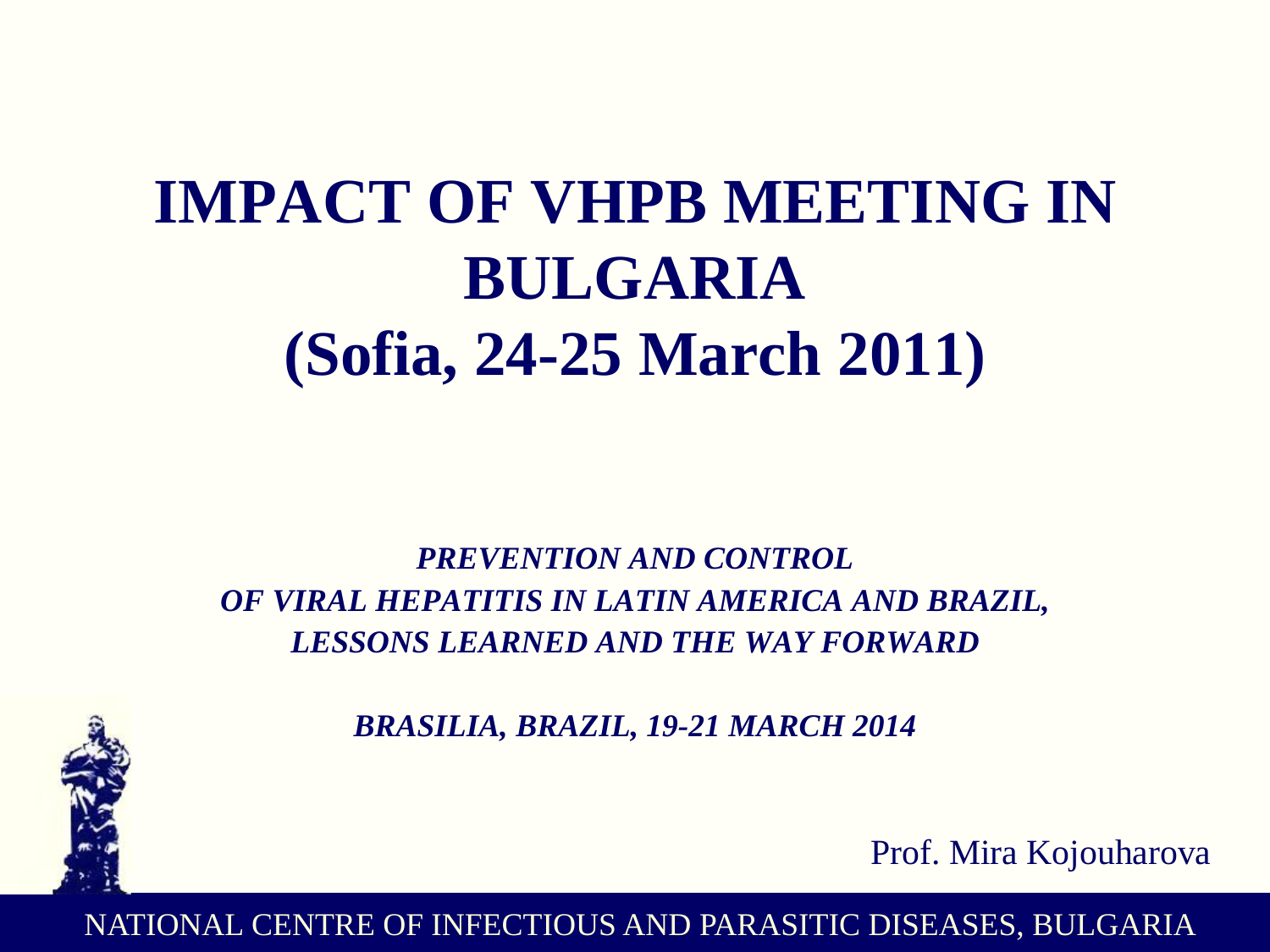### **BULGARIA – BACKGROUND**



#### **BULGARIA**

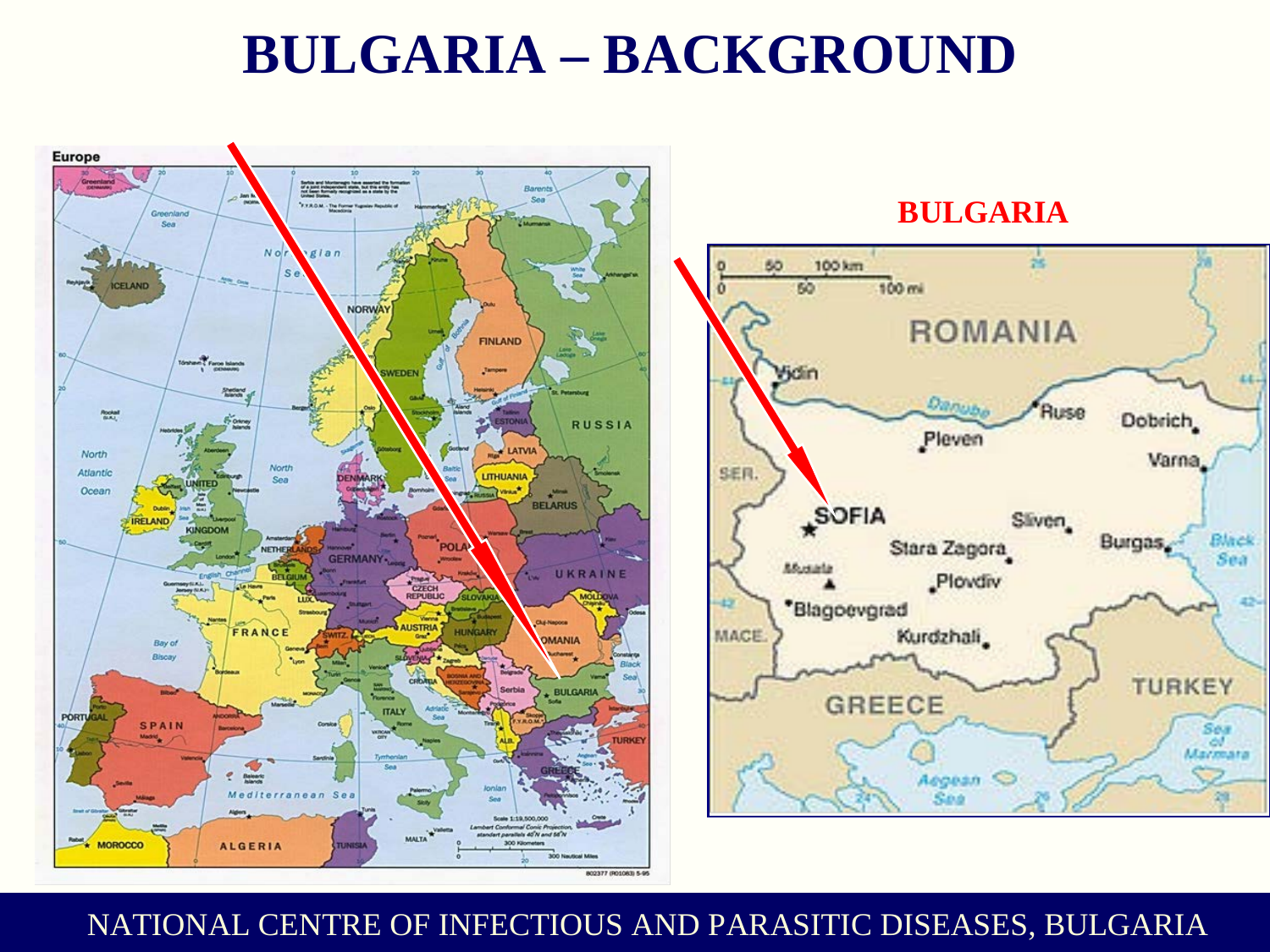# **BULGARIA – BACKGROUND Population and demographic processes in 2012**

### **Population**

7,284,552 (31 December 2012)

**Age structure** (2012)

0-14 years  $13.4\%$ 

15-24 years 11.4%  $\blacktriangledown$ 

25-49 years  $35.1\%$   $\triangle$ 

50-64 years 21.3 %  $\triangle$ 

65 years and over  $18.8\%$   $\triangle$ 

#### **Median age**

42.8 years  $\triangle$ 

### **Birth rate**

69,121 newborns in 2012

9.5 births per 1,000 population

#### **Death rate**

15.0 deaths per 1,000 population

**Infant mortality rate**

7.8 per 1,000 live births

**Life expectancy**

74.0 years  $\beta$  70.9 years  $\sqrt{ }$  77.9 years

**Population growth rate**

-5.5 per 1,000

**Source** *National Statistical Institute:* http://www.nsi.bg/

#### NATIONAL NATIONAL CENTRE OF INFECTIOUS AND PARASITIC DISEASES, BULGARIA CENTRE OF INFECTIOUS AND PARASITIC DISEASES, BULGARIA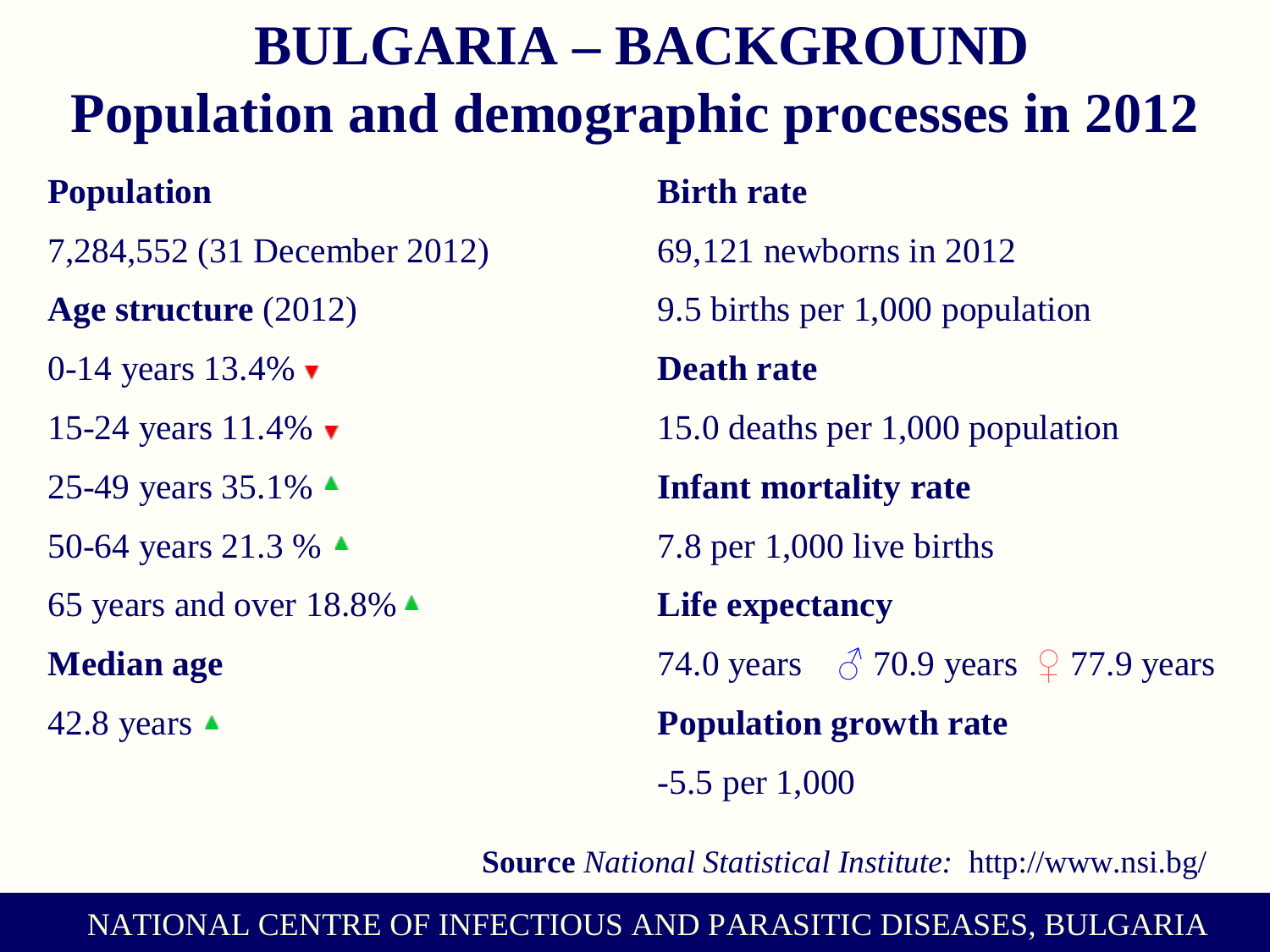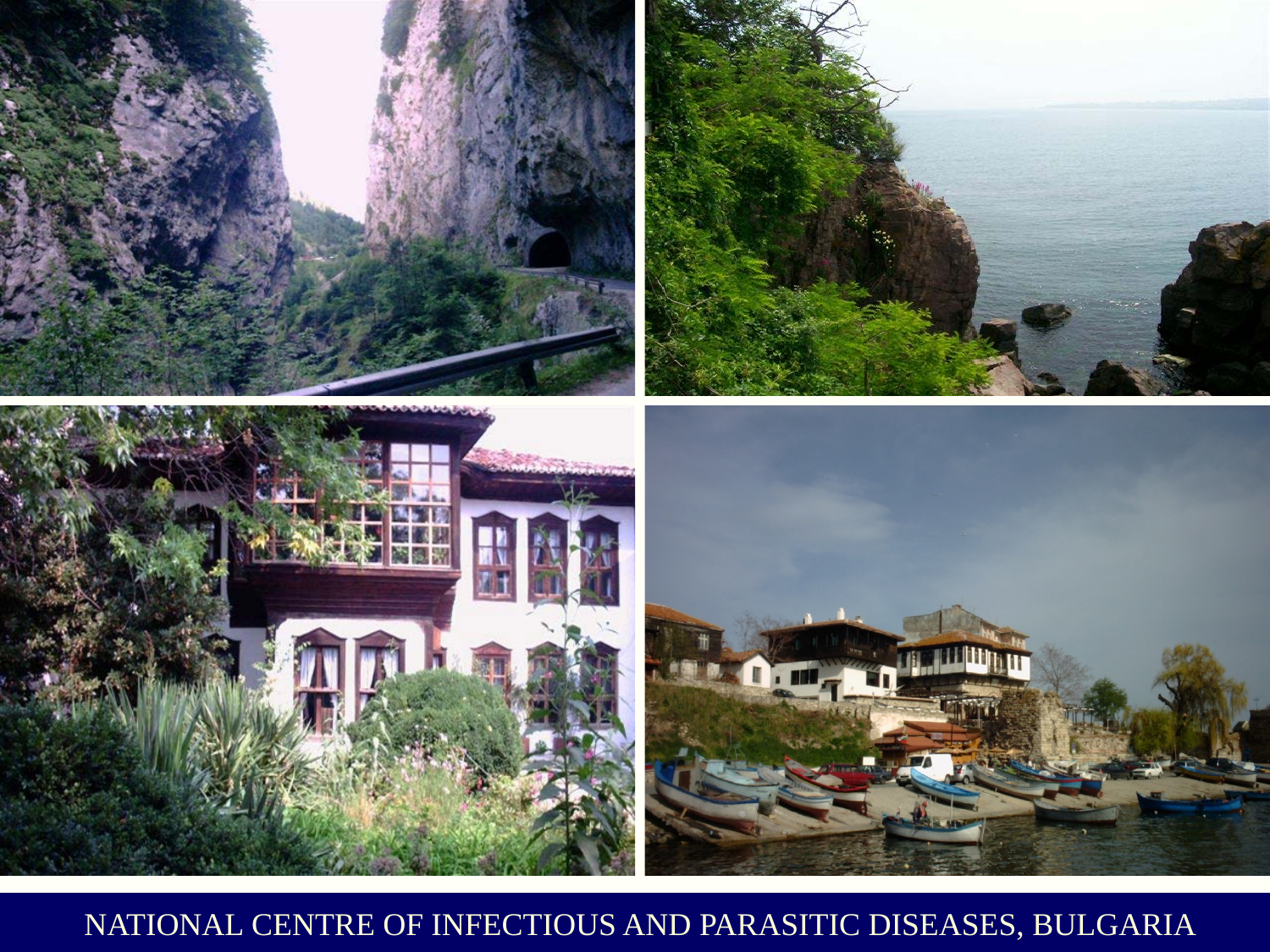# **WHY ORGANIZE THE VHPB MEETING IN BULGARIA?**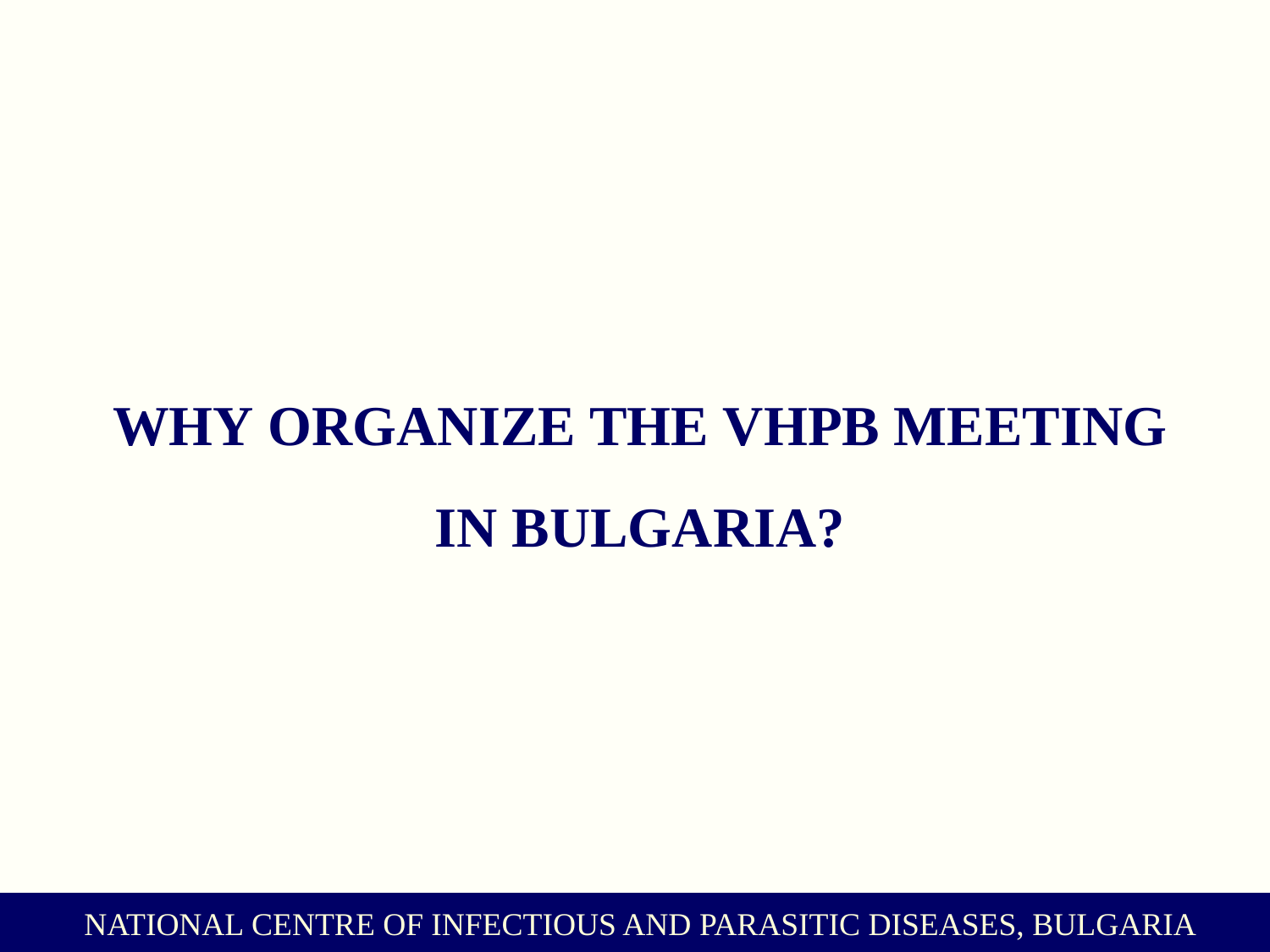### **HEPATITIS EPIDEMIOLOGICAL DATA**

- 1. Hepatitis B in Bulgaria
- Bulgaria is a country in an area of intermediate endemicity of Hepatitis B, with 3-5% HBV carrier prevalence and more than 30% of the population with serological evidence of HBV infection.
- 2. Hepatitis A in Bulgaria
- Hepatitis A is the most common type viral hepatitis in Bulgaria, accounting to more than 75% of all cases of viral hepatitis. Bulgaria is a country with intermediate endemicity of HAV infection with incidence rate varying from  $27.3 - 80.1$  to 233.6 per 100,000 population during the epidemic periods. Very low case-fatality rate with 0 to 2 deaths reported annually.
- 3. Hepatitis C in Bulgaria
- Bulgaria is a country with low to intermediate endemicity for hepatitis C with incidence rate of acute cases varying from 0.8 to 1.8 per 100,000 population and 1.2 to 1.4 % of the general population with serological evidence of HCV infection.
- **All acute cases of VH infection clinically manifested with jaundice as well as all laboratory positive cases are subject to mandatory notification in Bulgaria. The**  EU case definition<sup>1</sup> and case classification have been adopted since 2005; since 8 **July 2011, the EU case definitions of 2008 are applied.²**

<sup>1</sup>COMMISSION DECISION of 19 March 2002 laying down case definitions for reporting communicable diseases to the Community network under Decision No 2119/98/EC of the European Parliament and of the Council (notified under document number C(2002) 1043) 2002/253/EC)

²COMMISSION DECISION of 28/IV/2008 amending Decision 2002/253/EC laying down case definitions for reporting communicable diseases to the Community network under Decision No2119/98/EC of the European Parliament and of the Council (Text with EEA relevance)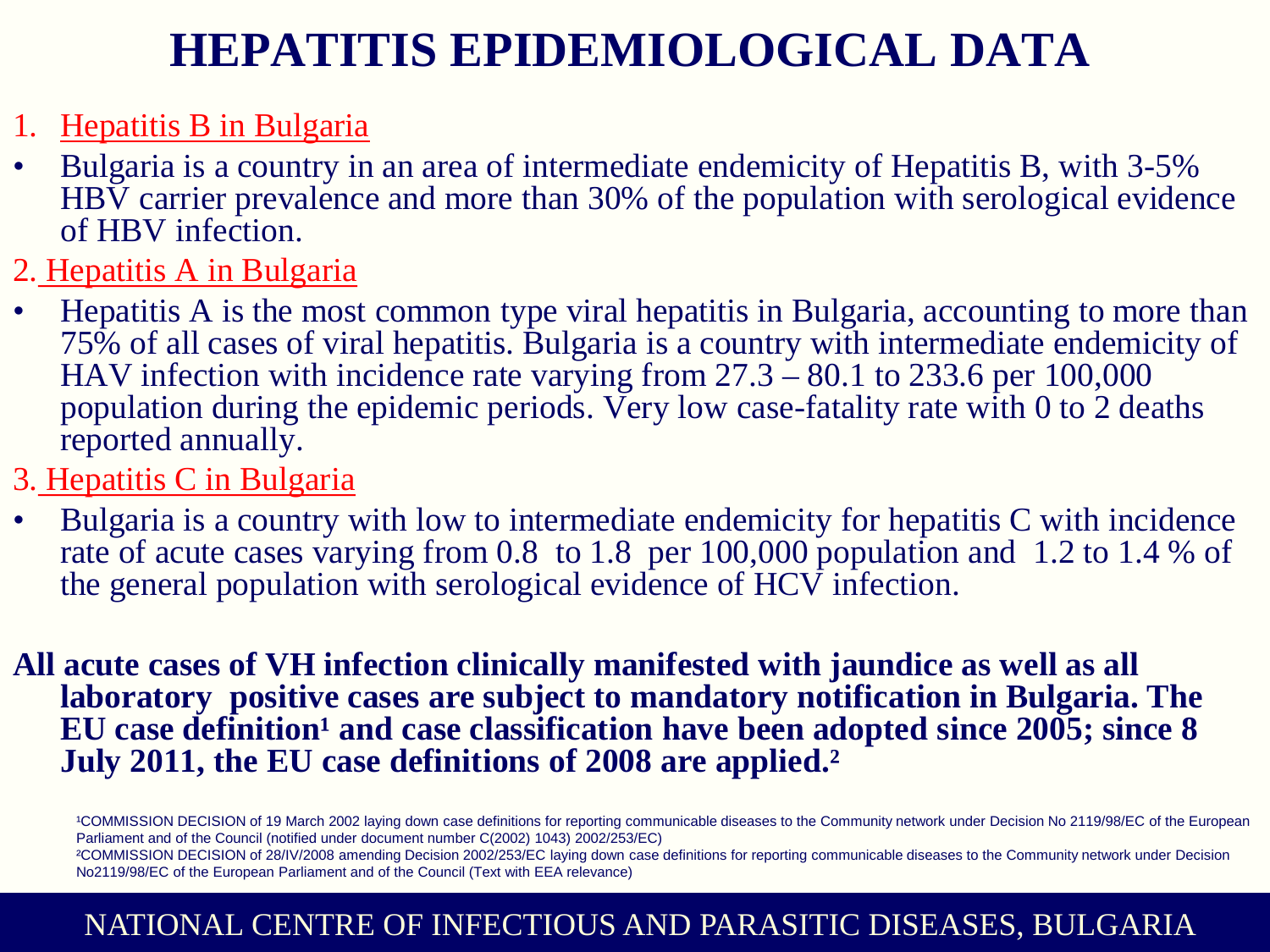### **BULGARIA – BACKGROUND**

### **VIRAL HEPATITIS (Number of cases and incidence per 100,000)**

| Year               | 2000 | 2001 | 2002 | 2003 | 2004 | 2005 | 2006 | 2007 | 2008 | 2009 | 2010 | 2011 | 2012 | 2013 |
|--------------------|------|------|------|------|------|------|------|------|------|------|------|------|------|------|
| <b>Hepatitis A</b> |      |      |      |      |      |      |      |      |      |      |      |      |      |      |
| Cases              | 7119 | 6485 | 4753 | 2155 | 3990 | 5225 | 7266 | 2800 | 908  | 1064 | 2350 | 5588 | 4919 | 1825 |
| Incid<br>ence      | 86,9 | 79,6 | 60,2 | 27,5 | 51,2 | 67,3 | 94,1 | 36,4 | 11,9 | 14,0 | 31,1 | 75,9 | 67,1 | 25,1 |
| <b>Hepatitis B</b> |      |      |      |      |      |      |      |      |      |      |      |      |      |      |
| Cases              | 1230 | 1134 | 1074 | 965  | 969  | 940  | 773  | 753  | 624  | 504  | 387  | 344  | 322  | 302  |
| Incid<br>ence      | 15,0 | 13,9 | 13,6 | 12,3 | 12,4 | 12,1 | 10,0 | 9,8  | 8,2  | 6,6  | 5,1  | 4,7  | 4,4  | 4,2  |
| <b>Hepatitis C</b> |      |      |      |      |      |      |      |      |      |      |      |      |      |      |
| Cases              | 88   | 103  | 131  | 145  | 146  | 106  | 121  | 98   | 89   | 93   | 58   | 60   | 92   | 95   |
| Incid<br>ence      | 1,1  | 1,3  | 1,7  | 1,8  | 1,9  | 1,4  | 1,6  | 1,3  | 1,2  | 1,2  | 0,8  | 0,8  | 1,3  | 1,3  |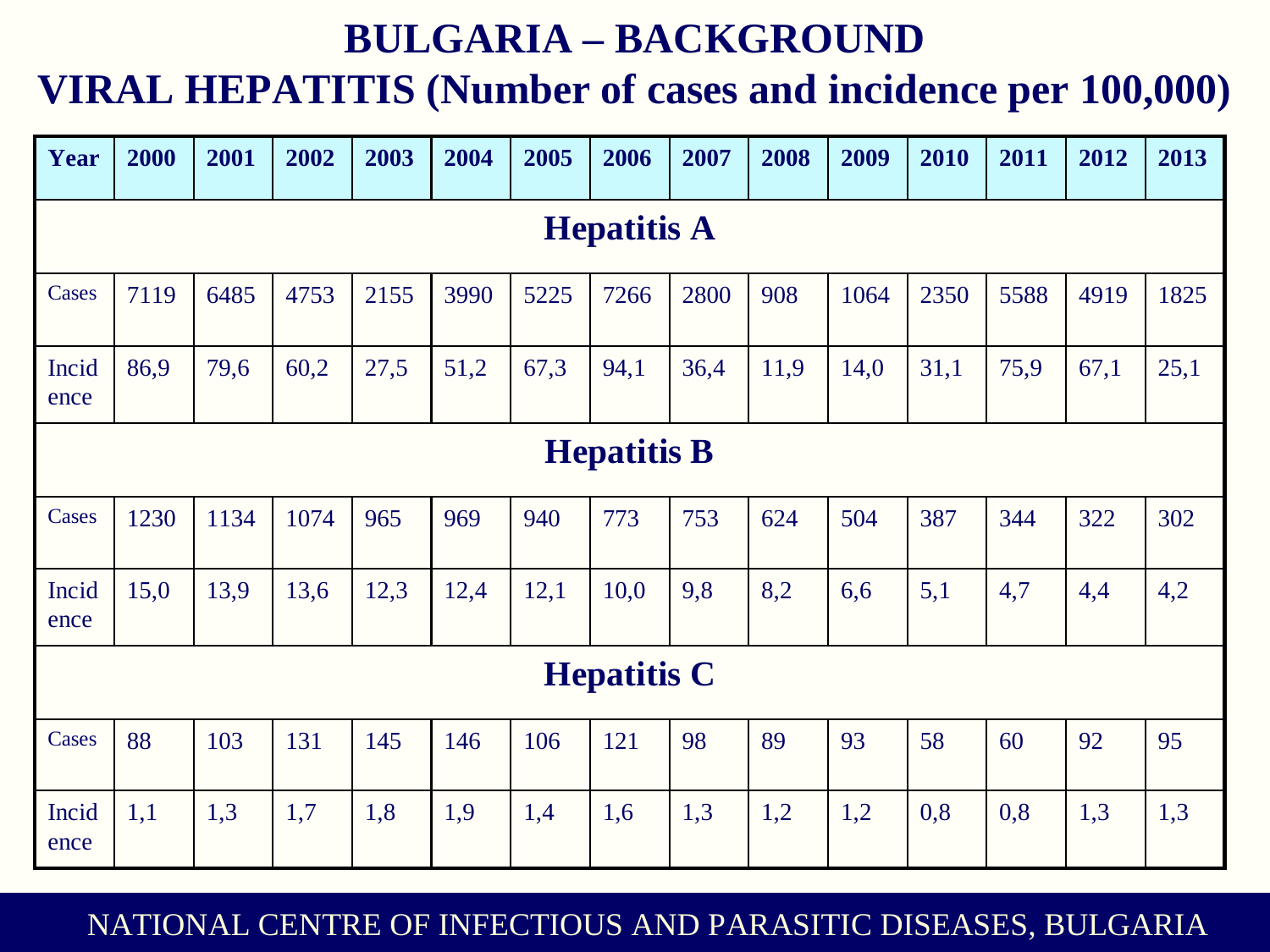### **INCIDENCE OF HAV, HBV AND HBC IN BULGARIA, 1983-2012**

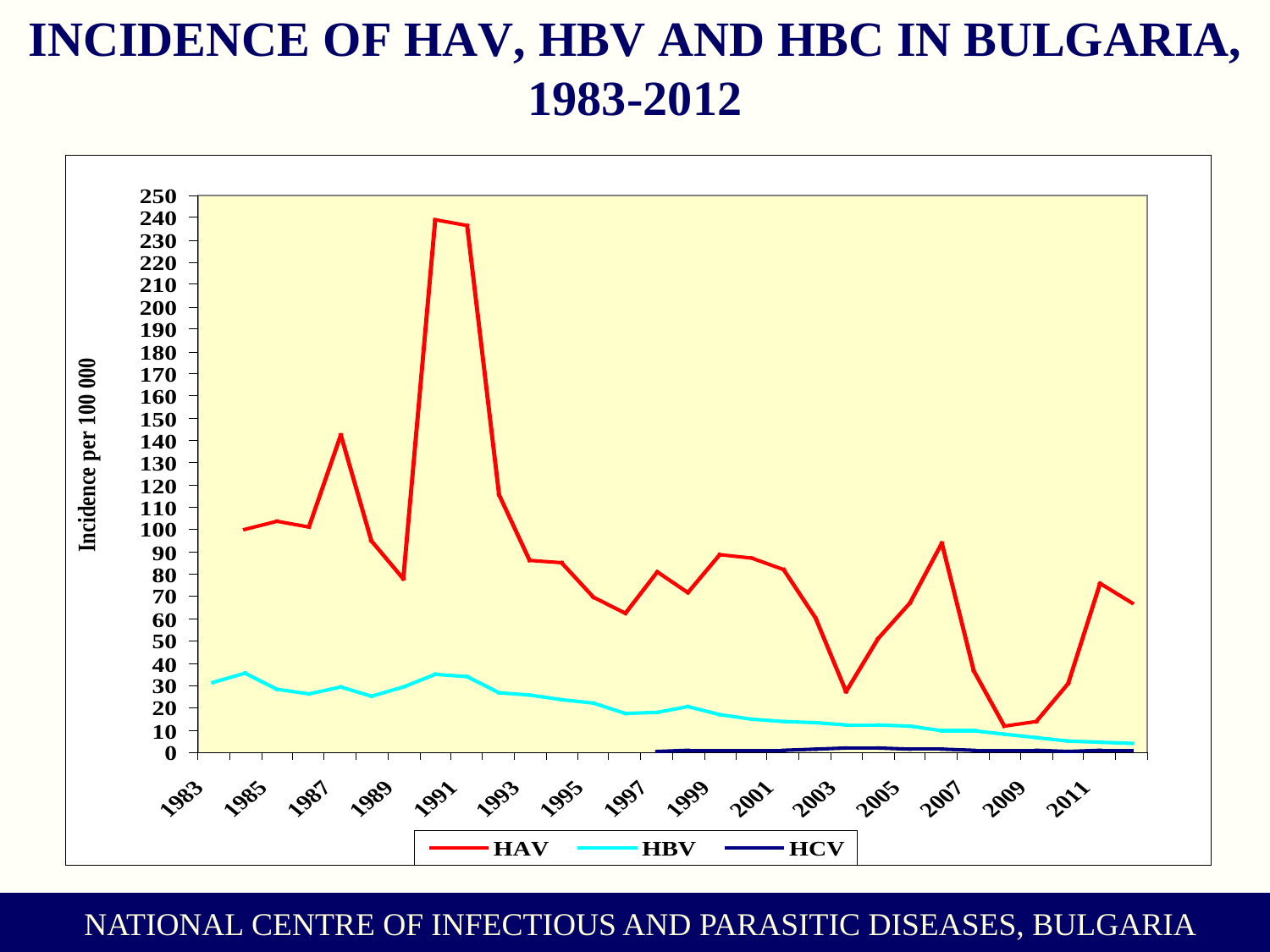## **NUMBER OF HAV, HBV AND HCV CASES IN BULGARIA, 1997-2012**

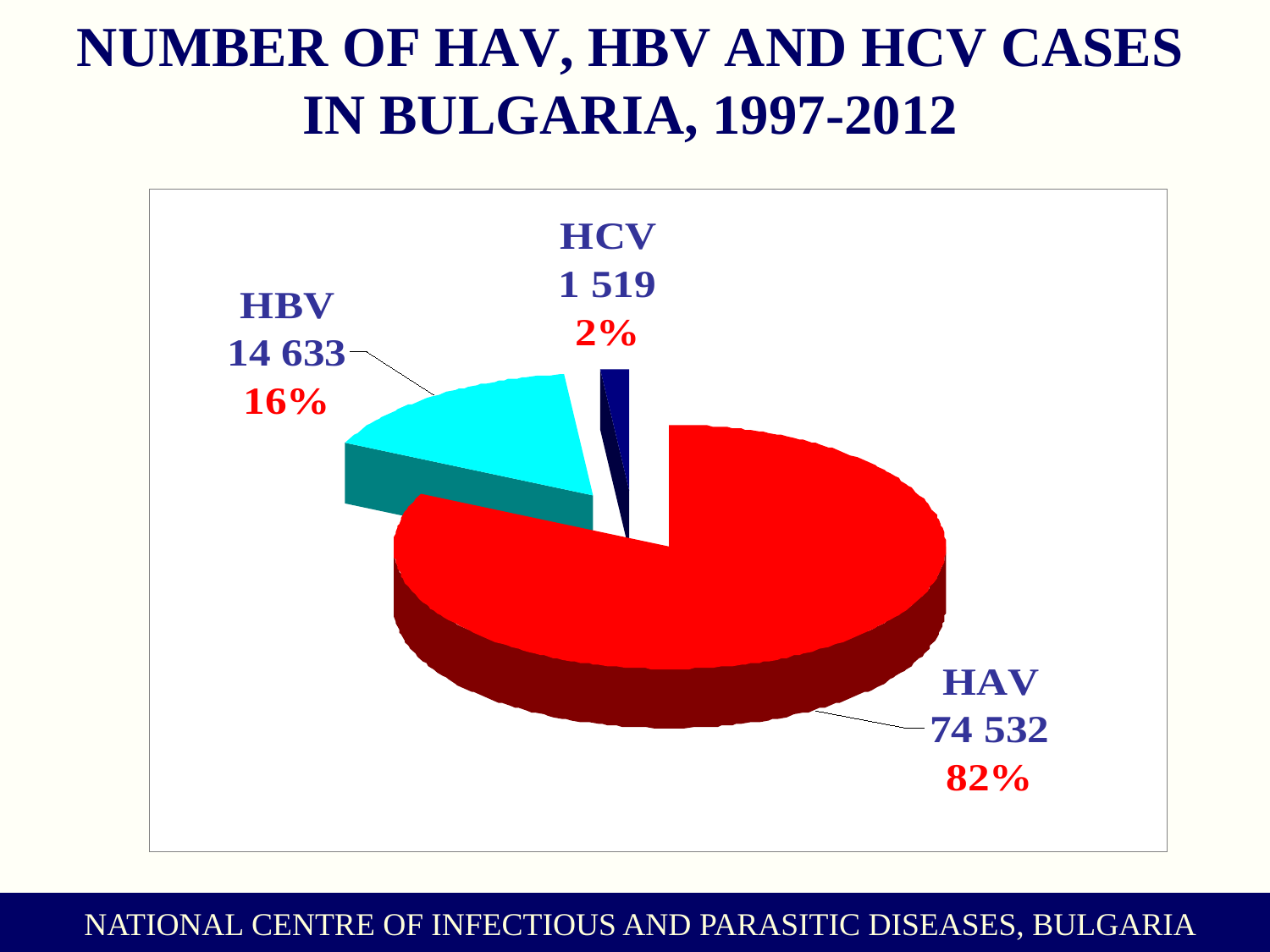### **NUMBER OF CASES AND INCIDENCE RATE PER 100000 POPULATION OF ACUTE HCV IN BULGARIA, 1983-2012**

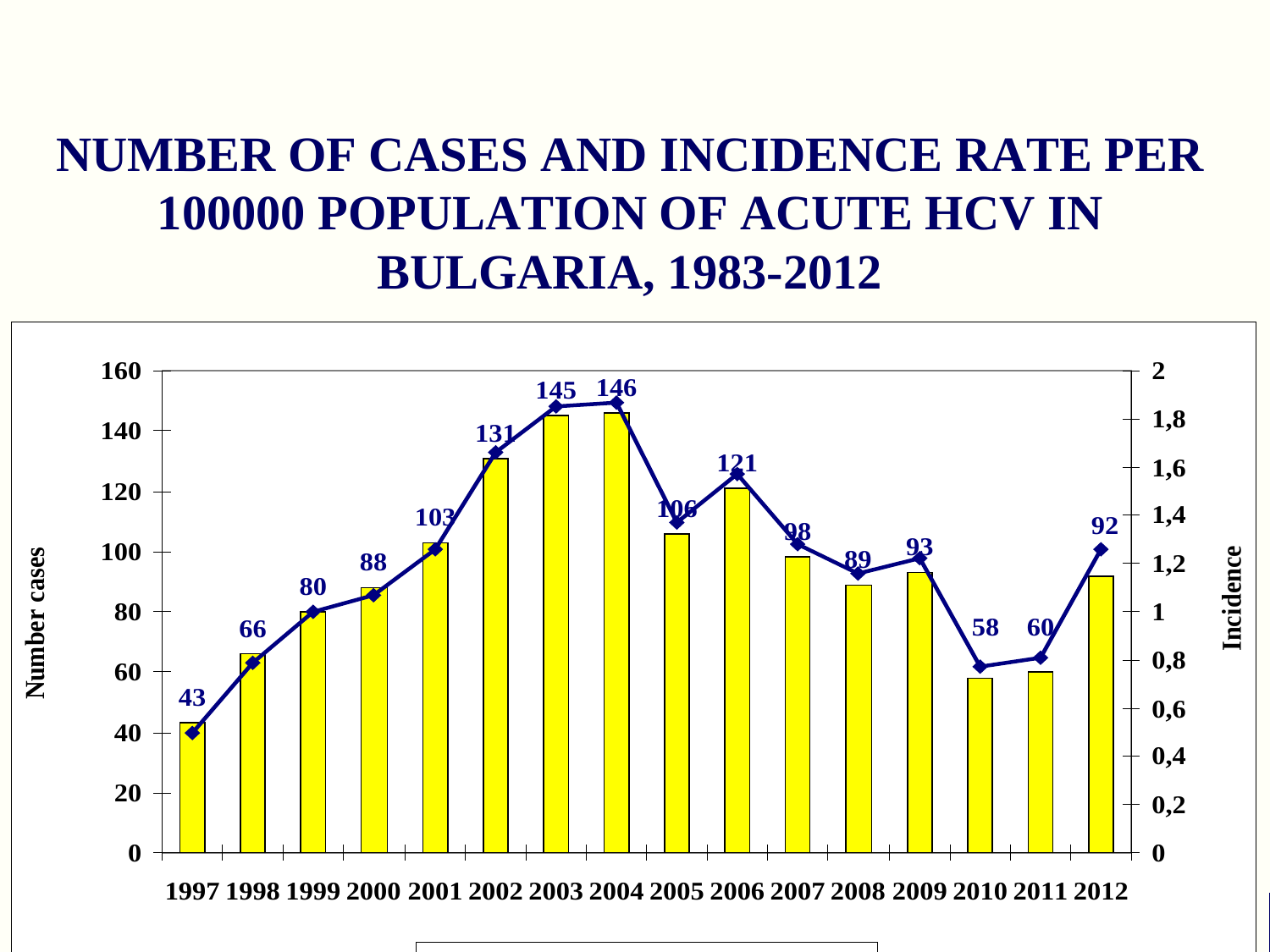### **HEPATITIS B IMMUNIZATION IN BULGARIA**

|                                       | <b>HBV Vaccines used:</b> Recombinant DNA vaccines                  |  |  |  |  |
|---------------------------------------|---------------------------------------------------------------------|--|--|--|--|
| <b>Immunization Schedule:</b> $0-1-6$ |                                                                     |  |  |  |  |
|                                       | At birth $\rightarrow$ 1 month of age $\rightarrow$ 6 months of age |  |  |  |  |
| (within 24 hours)                     |                                                                     |  |  |  |  |
| <b>Immunization strategy:</b>         |                                                                     |  |  |  |  |
| • $1983 - 1987$                       | No immunization                                                     |  |  |  |  |
| • January $1988 -$                    | Selective immunization of newborns                                  |  |  |  |  |
| <b>July 1991</b>                      | to HBsAg - positive mothers                                         |  |  |  |  |
| • August 1991                         | Start of the universal newborn                                      |  |  |  |  |
|                                       | immunization                                                        |  |  |  |  |
| • 1992 up to date                     | Routine universal newborn HBV                                       |  |  |  |  |
|                                       | immunization                                                        |  |  |  |  |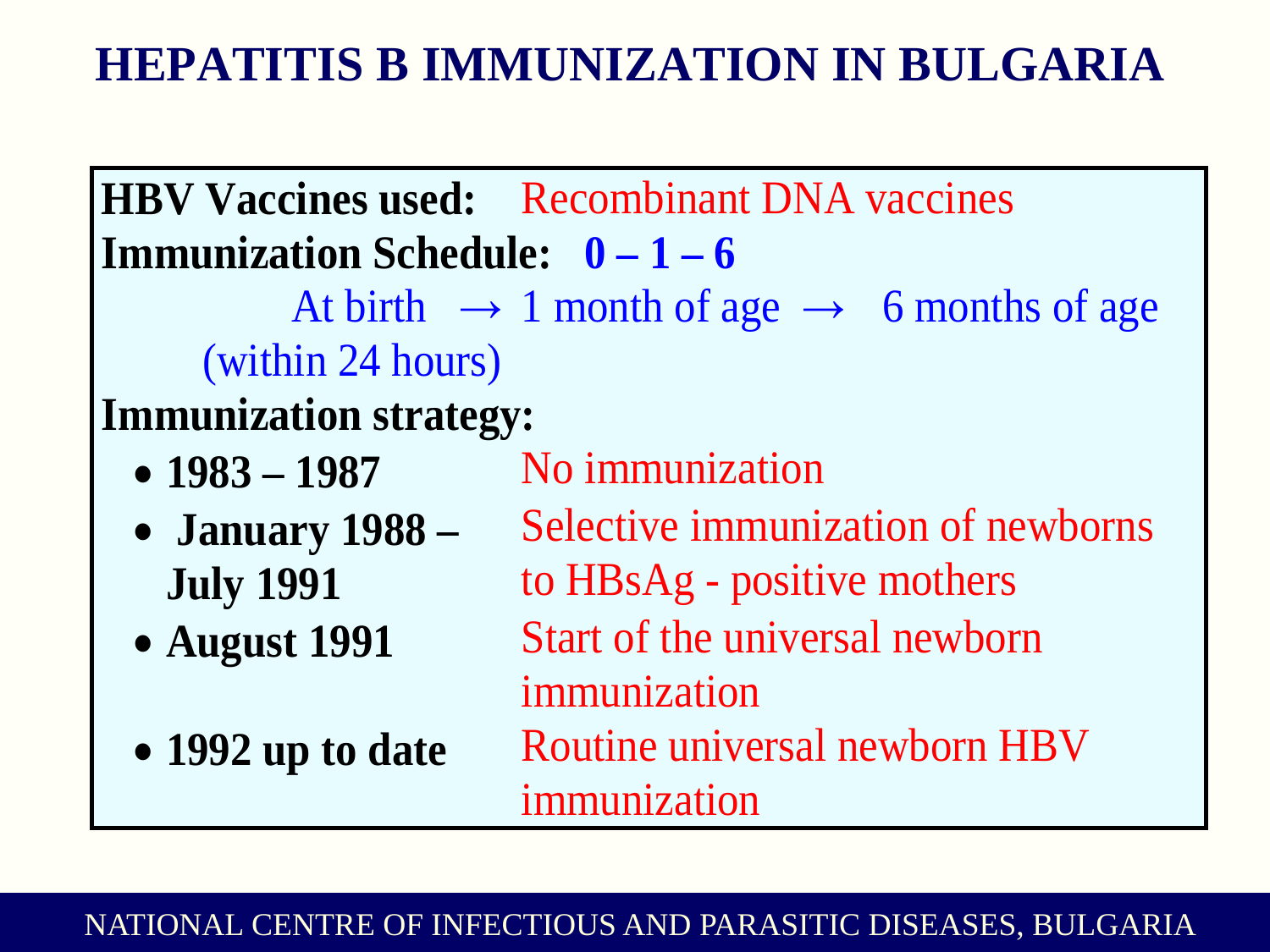### **BURDEN AND PREVENTION OF VIRAL HEPATITIS IN BULGARIA**  *SOFIA, MARCH 24-25, 2011*

### **Objectives of the meeting:**

- Provide an overview of surveillance systems for infectious diseases;
- Review the epidemiological situation on viral hepatitis;
- Give an overview of the current prevention and control measures on viral hepatitis;
- Discuss the progress achieved in hepatitis prevention 20 years after the introduction of Universal Hepatitis B vaccination;
- Review the possible implementation of new prevention strategies, control measures and monitoring systems;
- Discuss the successes, problems and barriers to overcome, and the way forward.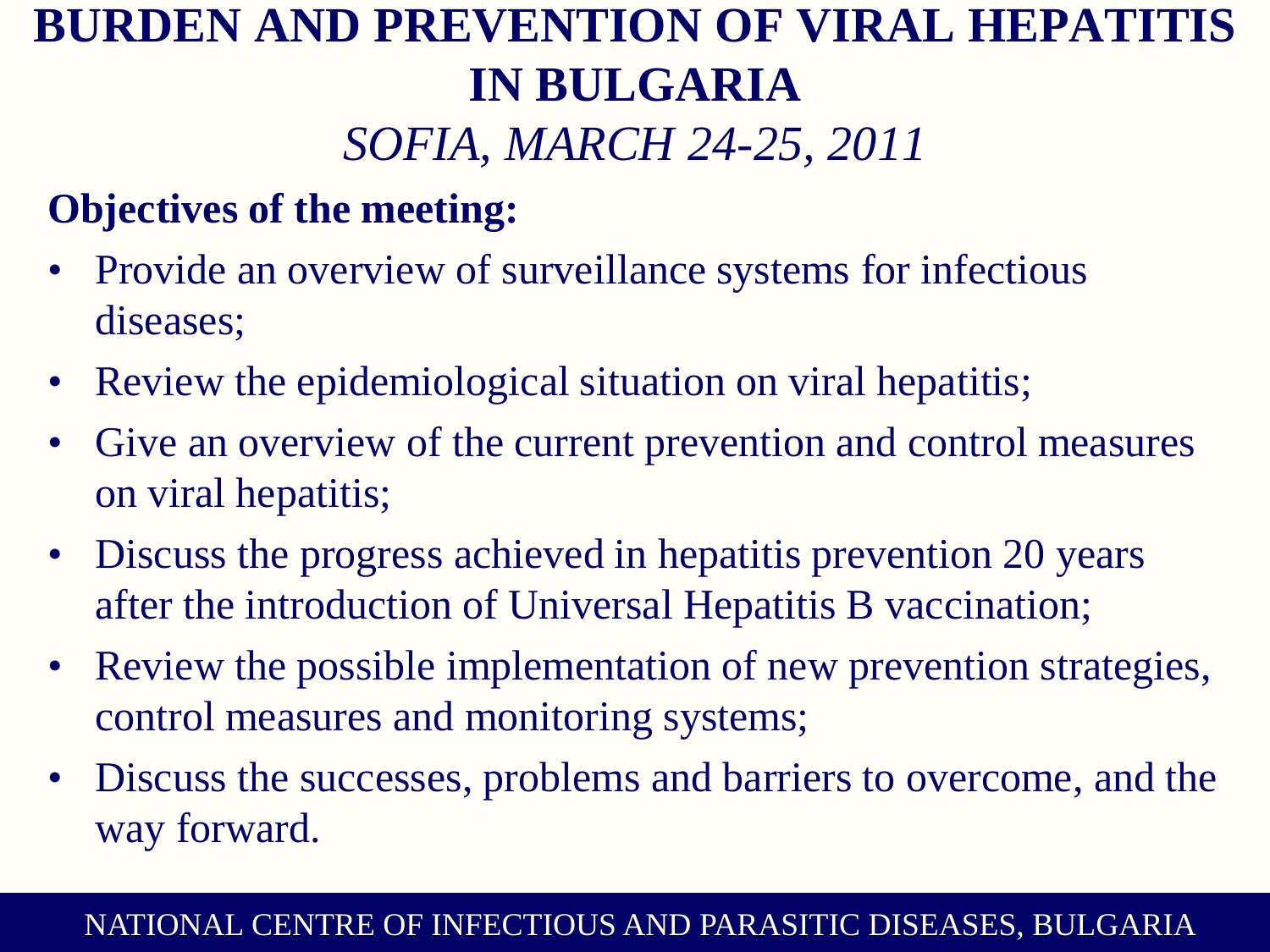### **AGENDA OF MEETING**

- A total of 24 presentations at the VHPB meeting in Bulgaria.
- All are available on the VHPB website: [www.vhpb.org](http://www.vhpb.org/)
- 1. Impact of the Hepatitis Resolution adopted by the World Health Assembly (WHA 63.18)
- 2. Organisation and funding of the health system in Bulgaria National immunisation program Overview of communicable disease surveillance system in Bulgaria Healthcare Policy for vulnerable groups, especially Roma in Bulgaria Concept of health mediators – history, job description and mediator's activities
- 3. Epidemiology of viral hepatitis in Bulgaria Molecular epidemiology of HBV and HCV Phylogenetic reconstruction of two large HAV outbreaks occurring simultaneously in different regions in Bulgaria Seroepidemiological study on HBV and HCV prevalence in Bulgaria Hepatitis A in city of Plovdiv in 2006 – outbreak investigation and control measures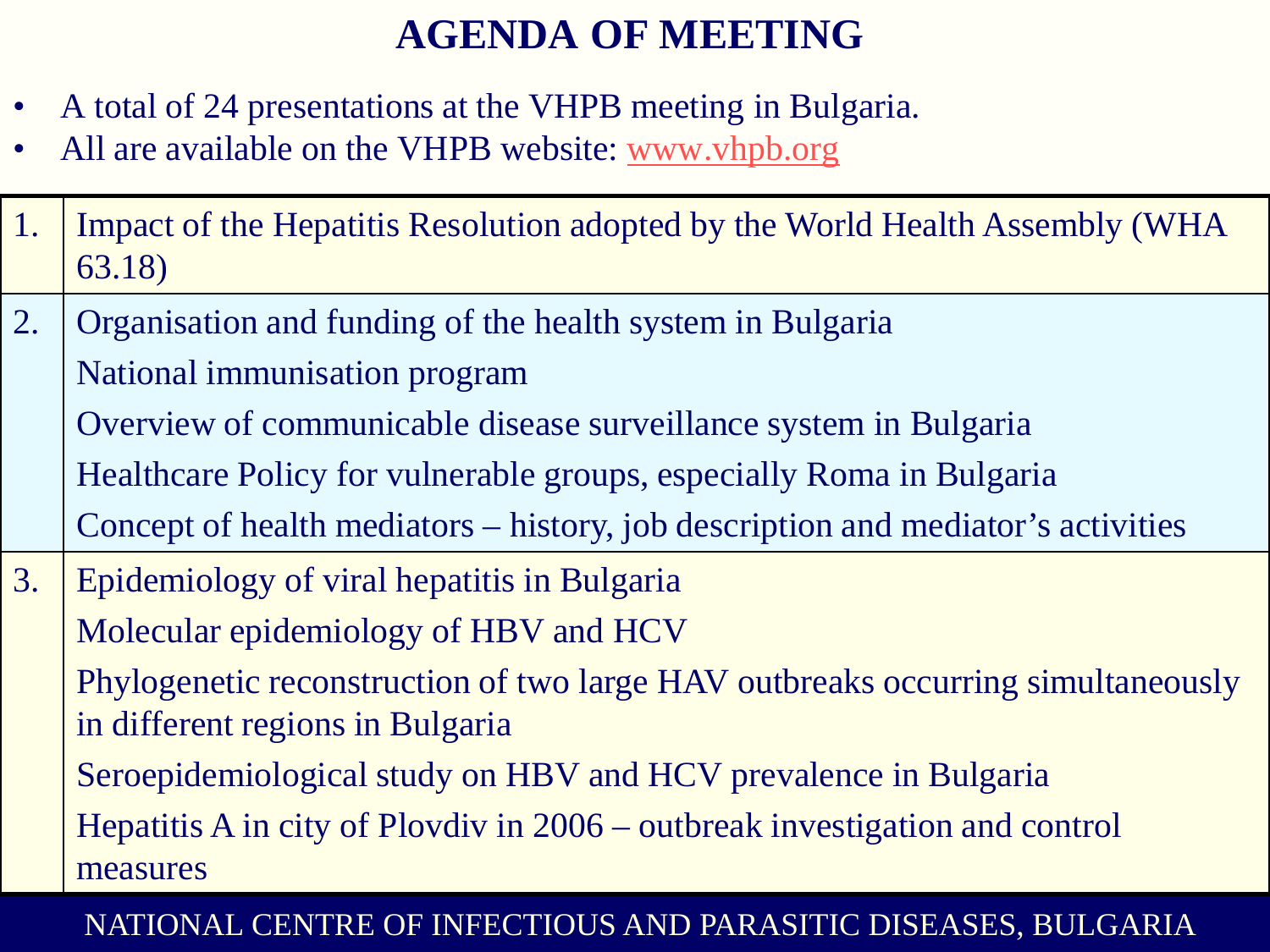| 4. | Viral hepatitis and surveillance in Blood bank in Bulgaria                                                                                    |
|----|-----------------------------------------------------------------------------------------------------------------------------------------------|
|    | <b>IDU</b> risk group and viral hepatitis                                                                                                     |
|    | Sero-epidemiology of viral hepatitis in haemodialysis and control measures                                                                    |
|    | Health care-associated viral hepatitis C                                                                                                      |
| 5. | Quality of life of patients with HBV infection – case study.                                                                                  |
|    | Viral hepatitis – The patients' impact in Bulgaria (Hepasist)                                                                                 |
| 6. | Clinical aspects of viral hepatitis                                                                                                           |
|    | Treatment and laboratory monitoring of chronic hepatitis patients in Bulgaria                                                                 |
| 7. | National Hepatitis B vaccination programme: cost-benefit assessment of                                                                        |
|    | introduction of universal HBV vaccination of newborns in Bulgaria                                                                             |
|    | Epidemiological effectiveness of the universal newborn HBV vaccination: 20 years<br>after                                                     |
|    | Economic analysis of the universal HBV vaccination 20 years after introduction                                                                |
| 8. | Protection of medical staff through hepatitis B vaccination: serological and<br>epidemiological data from hospitals in Bulgaria               |
|    | Our experience in prevention by selective immunization against viral hepatitis A<br>and B of the staff of Military Medical Academy – Bulgaria |
|    |                                                                                                                                               |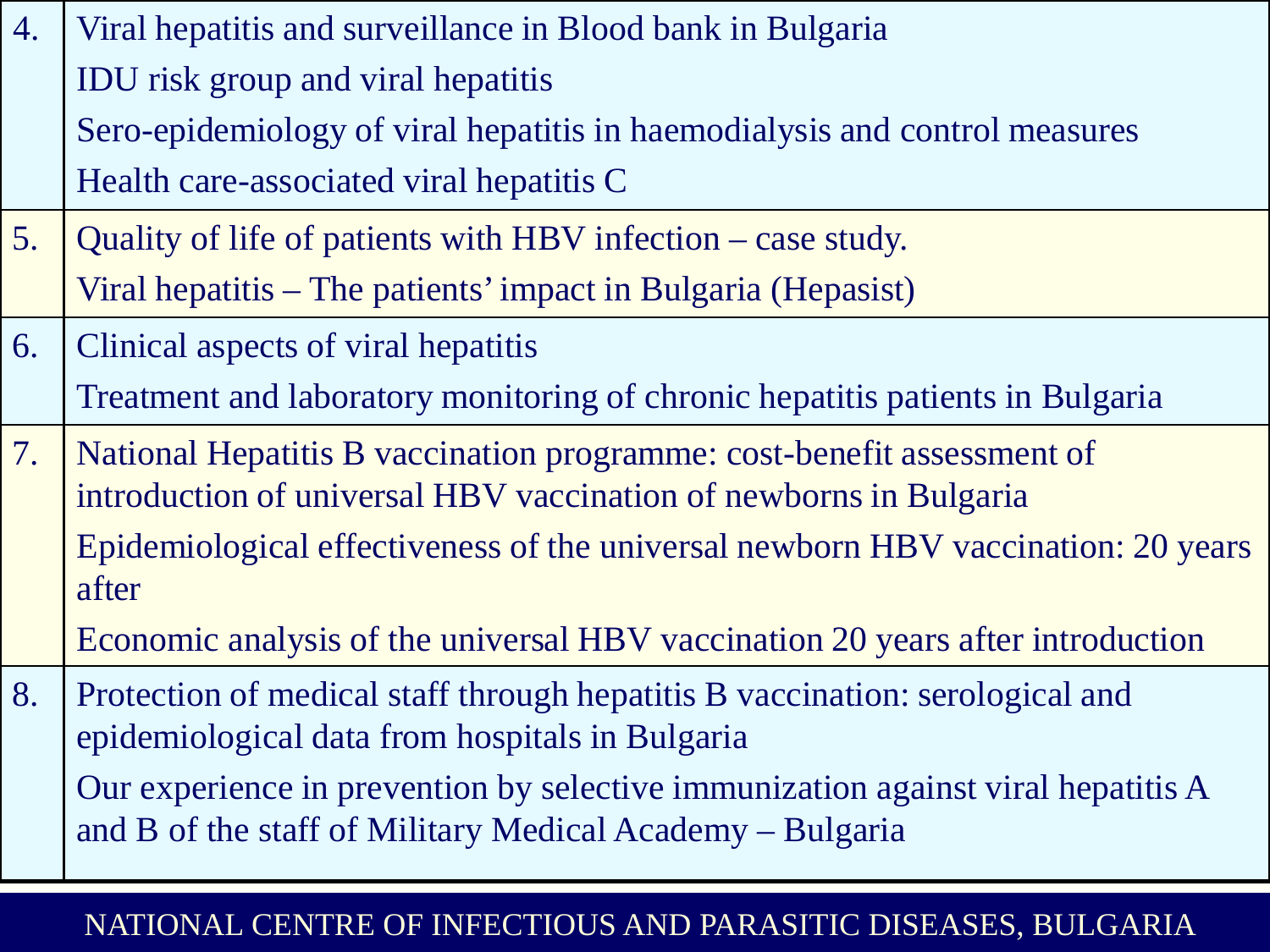### **IMPACT OF THE VHPB MEETING**

- Initiative and support for organizing a meeting of all national stakeholders health care and public health professionals with different fields of expertise, policymakers and opinion leaders, WHO, Non governmental organizations (NGOs), Patients Associations:
	- » Discussions
	- » Exchange of information;
- Bringing together national experts and international specialists to examine and discuss the broad spectrum of problems, related to viral hepatitis (surveillance, prevention and control, treatment, vaccination of population at risk etc.);
- Thanks to the questions asked by international participants from VHPB, we were able to see the big picture appearing from the many details;
- The presence of the VHPB members was indeed a kind high-level advocacy, essential to promote and prioritize the problems related to the VH and to raise the priority given to hepatitis by the policymakers (MoH, Parliament), ensuring the essential political support;
- Publications;
- Important recommendations, some of them already implemented.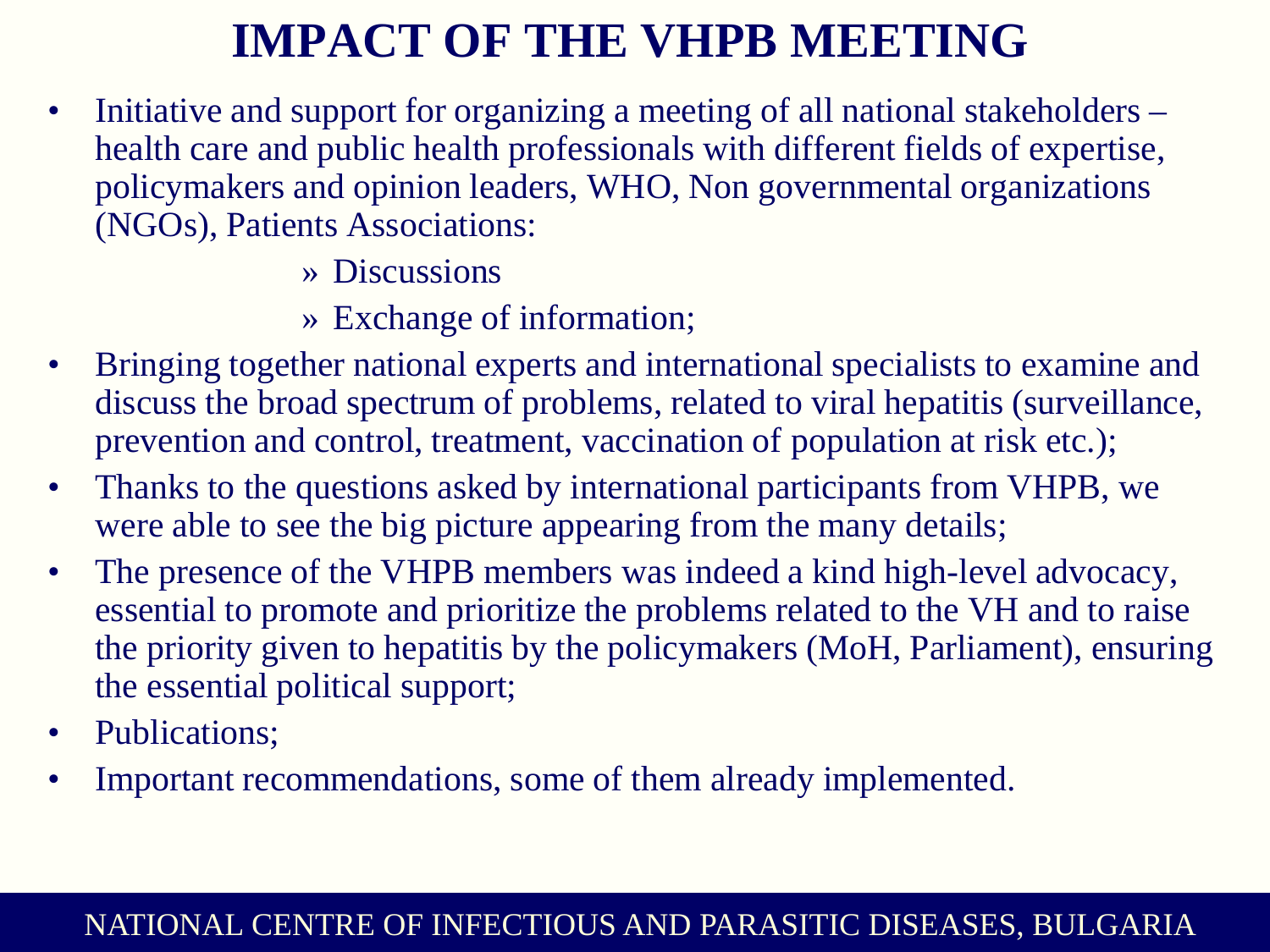### **THE MAIN CONCLUSIONS AND RECOMMENDATIONS OF THE MEETING**

- Innovative ways need to be found to extend the coverage of routine immunization programmes in order to reach vulnerable populations, e.g. Roma children (approaches for bringing routine immunization programmes closer to vulnerable populations, building on successful models, such as the health mediator concept);
- Questions about the documentation and validation of vaccination coverage data;
- More analysis and interpretation of the available data, with greater application of the conclusions to policy-making;
- Vulnerability to infection of numerous health-care staff, as well as the lack of protection of many medical and nursing students. Need for clear guidance and for health education regarding vaccination of medical and nursing students and healthcare workers;
- Mandate should be given to infection-control teams, for leadership in training. Education about standard precautions should start during training at universities;
- Public health experts, epidemiologists and vaccinologists, gastroenterologists, liver specialists, infectious disease specialists, internists, general practitioners, other experts and civil society should be closely involved in the decision-making process, coordinating policies and programmes on viral hepatitis.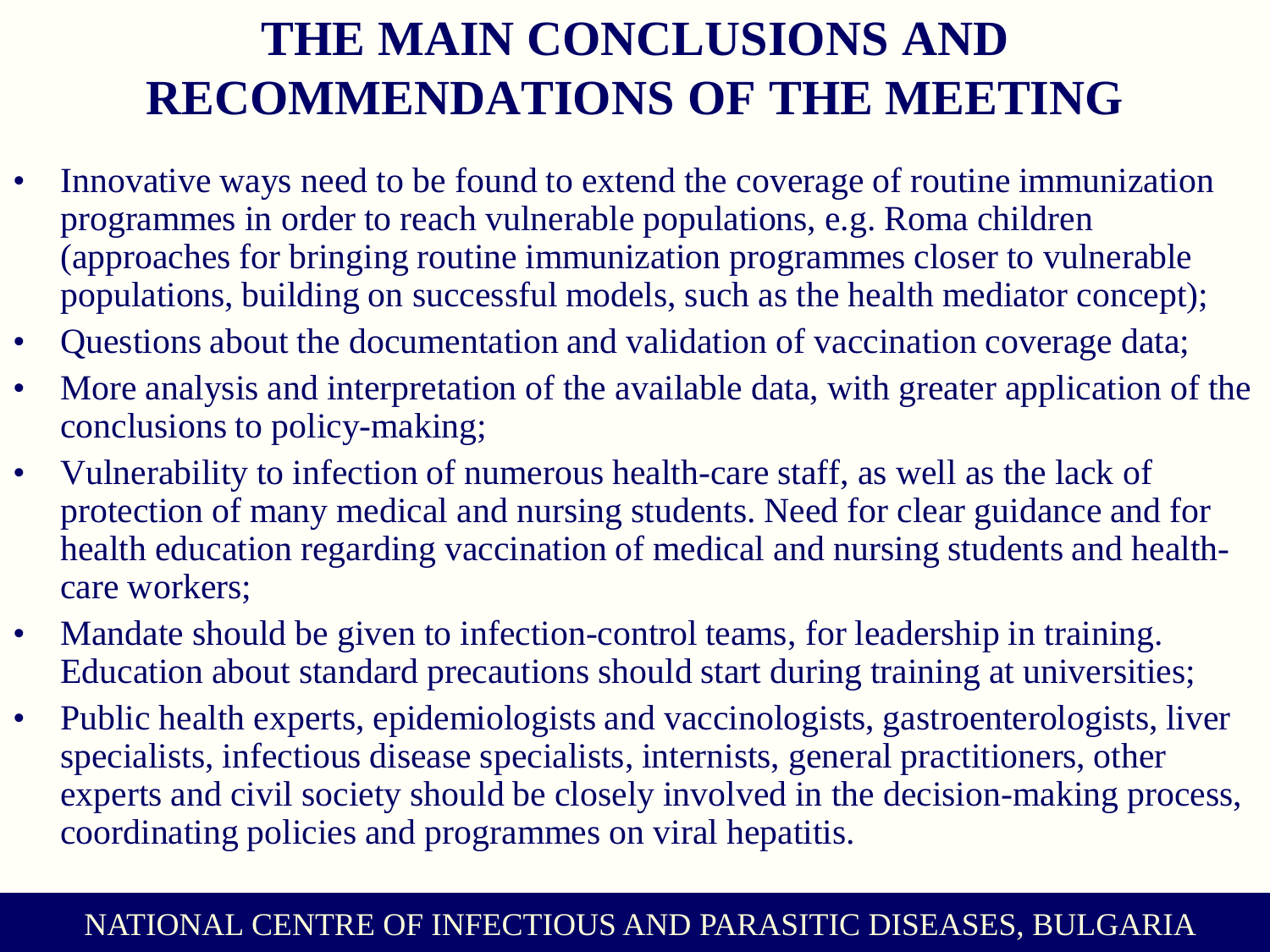# **RESULTS (1)**

- 1. Round table discussion in the National Assembly;
- 2. Conception about a National hepatitis programme elaborated;
- 3. National Plan for prevention, screening, early diagnosis and treatment of viral hepatitis in Bulgaria (prepared and pending for approval at present)
	- National awareness and communication strategy (annex to the National Plan);
- 4. **Medical standard on prevention and control of health-careassociated infections** - Regulation No 3 of 8 May 2013 for approval of medical standard on prevention and control of health-care-associated infections. Issued by the Ministry of Health, State Gazette No 43 of 14 May 2013;
- 5. Several national meetings "Initiative for Health and Vaccination" with Roma NGOs, the National Network of Health Mediators, GOs and public health officers;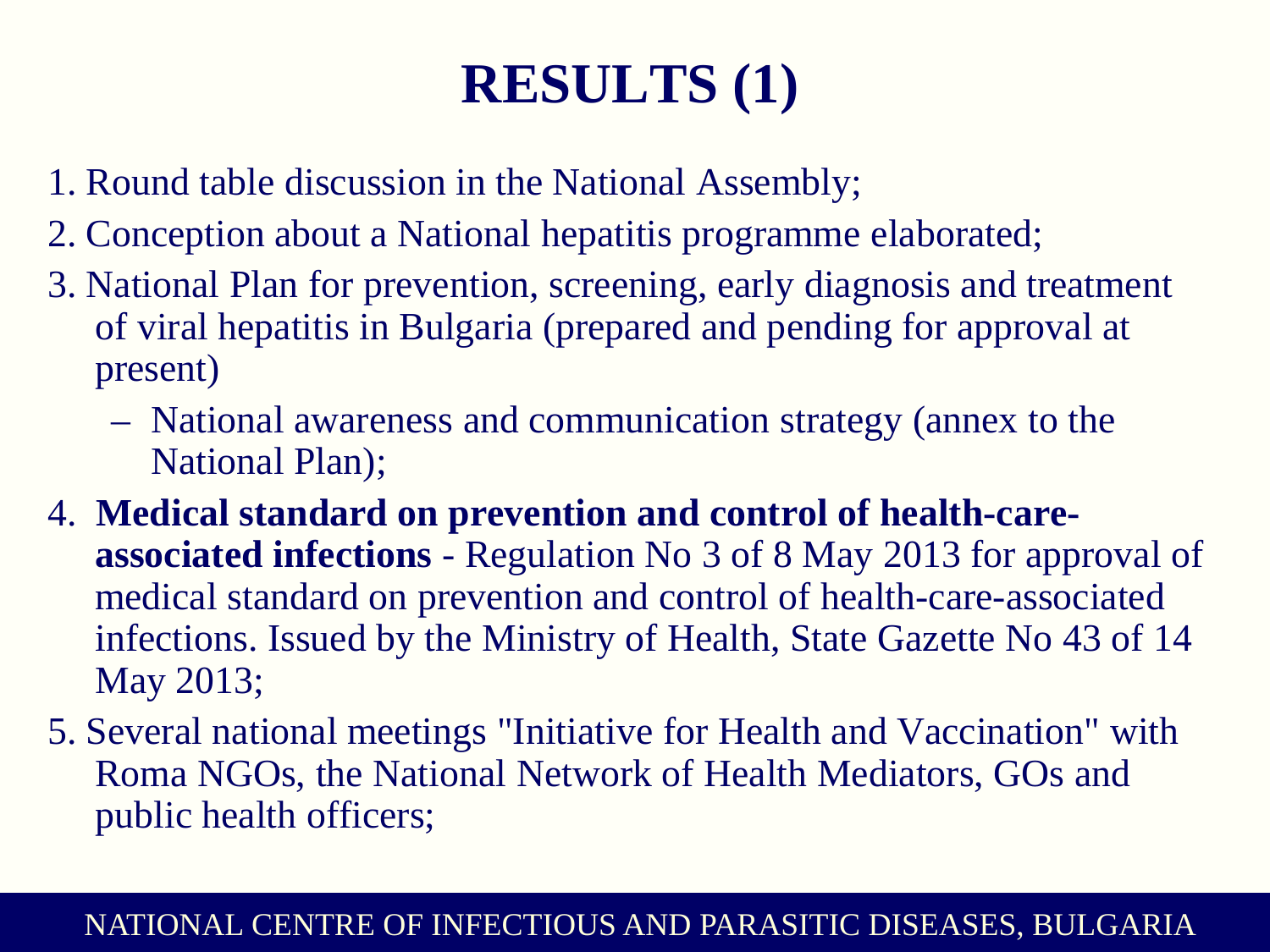## **RESULTS (2)**

- 6. ECDC project **"Let's talk about protection":**
- Practical guide for HCPs and HMs
- Presentation for parents
- Translated and culturally adapted materials simple language, graphics and pictures explaining the benefits and risks from immunization; answers to the most popular concerns that parents have towards vaccination. Implemented by the National Network of Health Mediators and NCIPD for facilitating the communication between HCPs, HMs and parents on the topic of vaccination.
- 7. A new Programme BG 07 "Public Health Initiatives", financed under the Norwegian Financial Mechanism and EEA Financial Mechanism, 2009- 2014. Awarded grant for the implementation of project: **"Improvement of surveillance of vaccine-preventable diseases: National web-based immunization register"**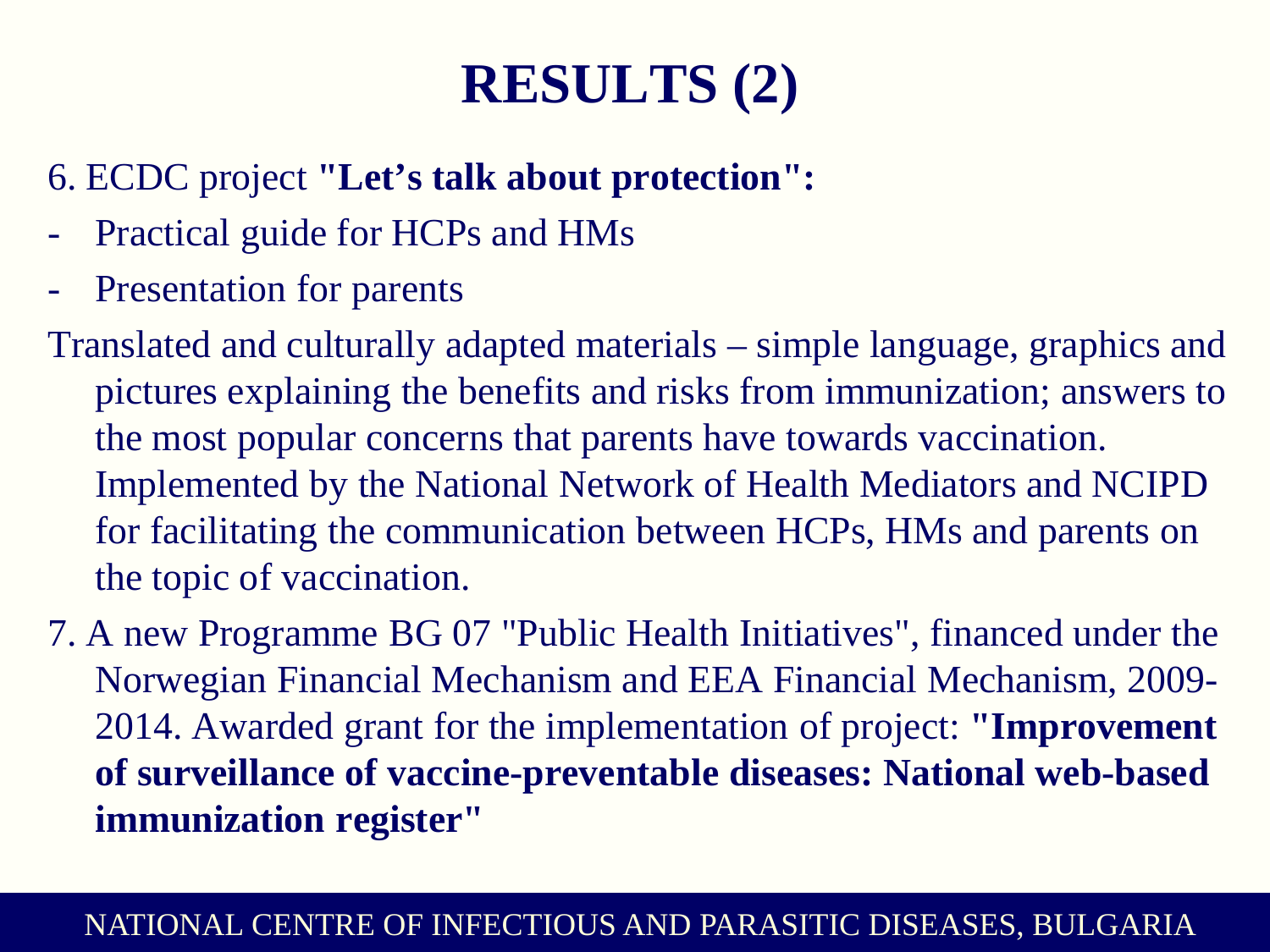# **VH PREVENTION & CONTROL IN BULGARIA**

- HBV universal newborn immunization
- Prevention measures in blood transfusion
- Haemodialysis patients standard precautions and specific preventive measures, HBV immunization
- Health-care workers prevention of exposure, awareness raising, information and training, HBV immunization for health-care workers, medical and nursing students
- Injecting drug users testing, awareness raising, treatment of addiction and harmreduction activities
- Patients' associations informing the general population about hepatitis, including testing and prevention:

<http://www.npo.bg/>

<http://www.hepactive.org/welcome>

[www.hepasist.org](http://www.hepasist.org/)

- European immunization week, World Hepatitis Day informing general population
- Collaboration with Roma Health Mediators